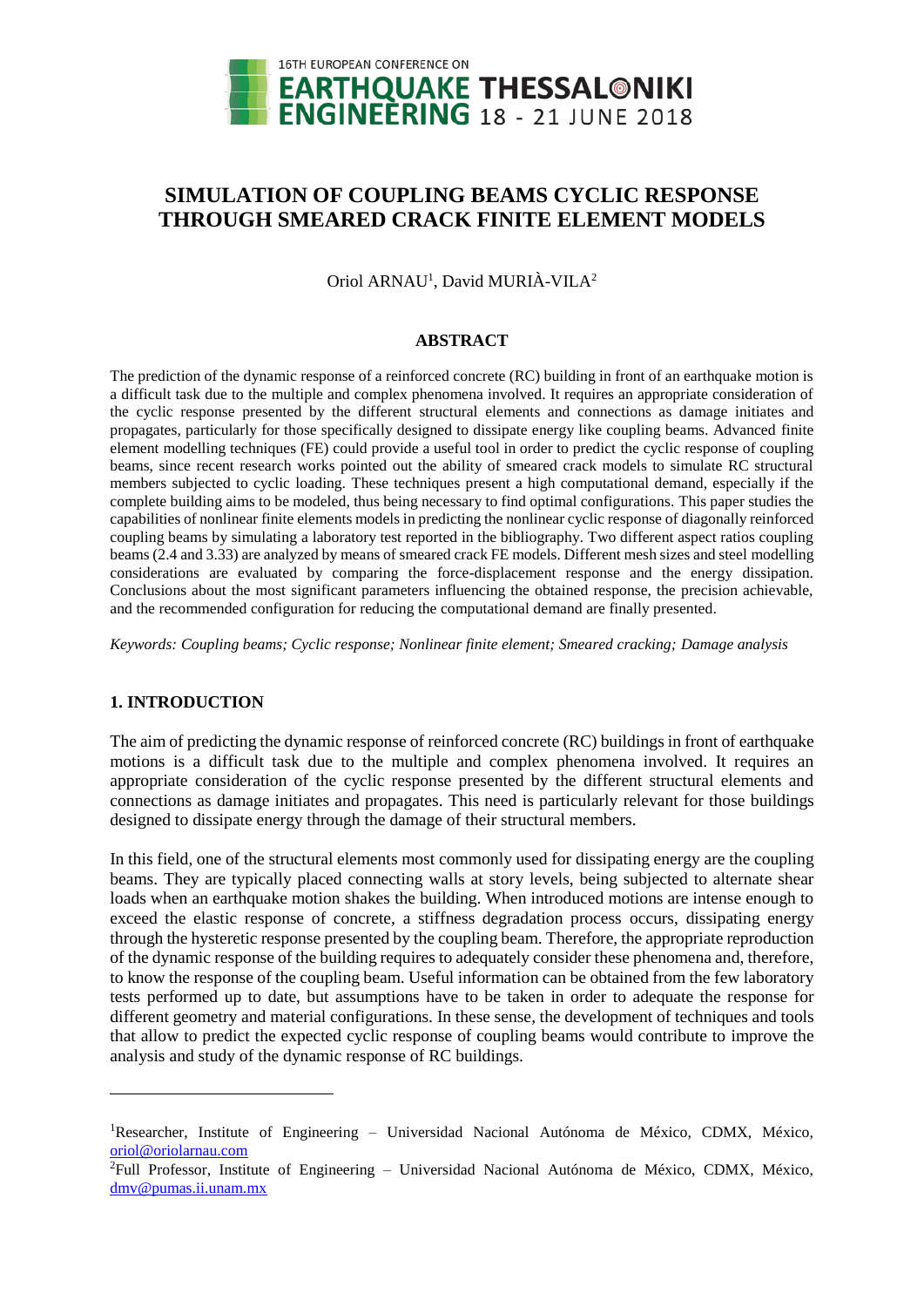During the last decades, finite elements modelling techniques (FE) have significantly improved in reproducing the complex response of RC structures. Sagaseta (2008) and Belletti *et al.* (2013) pointed out the ability of current modelling techniques based on cracking damage models on reproducing the complex mechanisms governing the response of beams subjected to shear forces. The potential capacity of advanced nonlinear FE methods to reproduce the cyclic response of RC members has been also noted, as showed by Kwan and Billington (2001) and Deaton (2013) for column base and column-beam connections, or by Parra (2015), Belletti *et al.* (2016), Dashti *et al.* (2017), Arias *et al.* (2017) when reproducing the cyclic response of RC walls. Therefore, these techniques emerge as a potential tool to predict the cyclic response of coupling beams, which can be used to extract their local response and implement it in a more simplified model, or for directly being included in a detailed model of the complete building.

Nonlinear FE techniques present a high computational demand, thus being traditionally limited to study the response of individual structural members or small assemblages. Nowadays, the evolution of computers and FE codes is opening the possibility to study complete RC buildings through detailed FE models, but appropriate mesh sizes and modelling techniques that minimize the computational demand without significantly affecting the precision have still to be used. Therefore, it is necessary to determine the optimal numerical configuration that demands the minimum computational resources whilst providing a satisfactory precision.

This paper studies the capabilities of nonlinear finite elements models in predicting the nonlinear cyclic response of coupling beams by simulating a laboratory test reported in the bibliography. Two diagonally reinforced coupling beams with different aspect ratios (2.4 and 3.33) are analyzed by means of smeared crack FE models. The two main three-dimensional modelling possibilities are studied by comparing the results of solid brick and shell element models. Different mesh sizes and steel modelling considerations are evaluated by comparing the force-displacement response and the energy dissipation. Conclusions about the most significant parameters influencing the obtained response, the precision achievable, and the recommended configuration for reducing the computational demand are finally presented.

# **2. CASE STUDY**

Naish (2010) performed an experimental campaign focused on study the cyclic response of coupling beams with diagonal reinforcement according to the ACI 318 standards. Main objectives were to characterize the response of coupling beams with two different aspect ratios according to current construction practice, evaluating the influence of different stirrup configurations (diagonal bars confinement or full section confinement), the impact of the floor slab, and determining residual strengths and total plastic rotation capacities.

The specimens selected for this study are the CB33F and CB24F, which present aspect ratios of 3.33 and 2.4 respectively, with full section transverse reinforcement for confinement (Naish, 2010). Figure 1 presents dimensions, reinforcements, and the applied cyclic loading. Maximum chord rotations around 12 and 8 % are achieved for the 2.4 and 3.33 aspect ratio beams respectively. Beams are loaded through a special loading frame setup with the aim of ensuring zero axial force on the beam whilst keeping parallelism between the top and bottom faces.

# **3. NUMERICAL MODELLING**

In order to analyze the different available configurations for modelling structural elements in a threedimensional way, both solid (SO) and shell (SH) elements models are constructed in order to reproduce the coupling beams tests. Two different mesh sizes are also considered, dividing the beam depth into three elements (size 1, S1) and five elements (size 2, S2) (Fig. 2).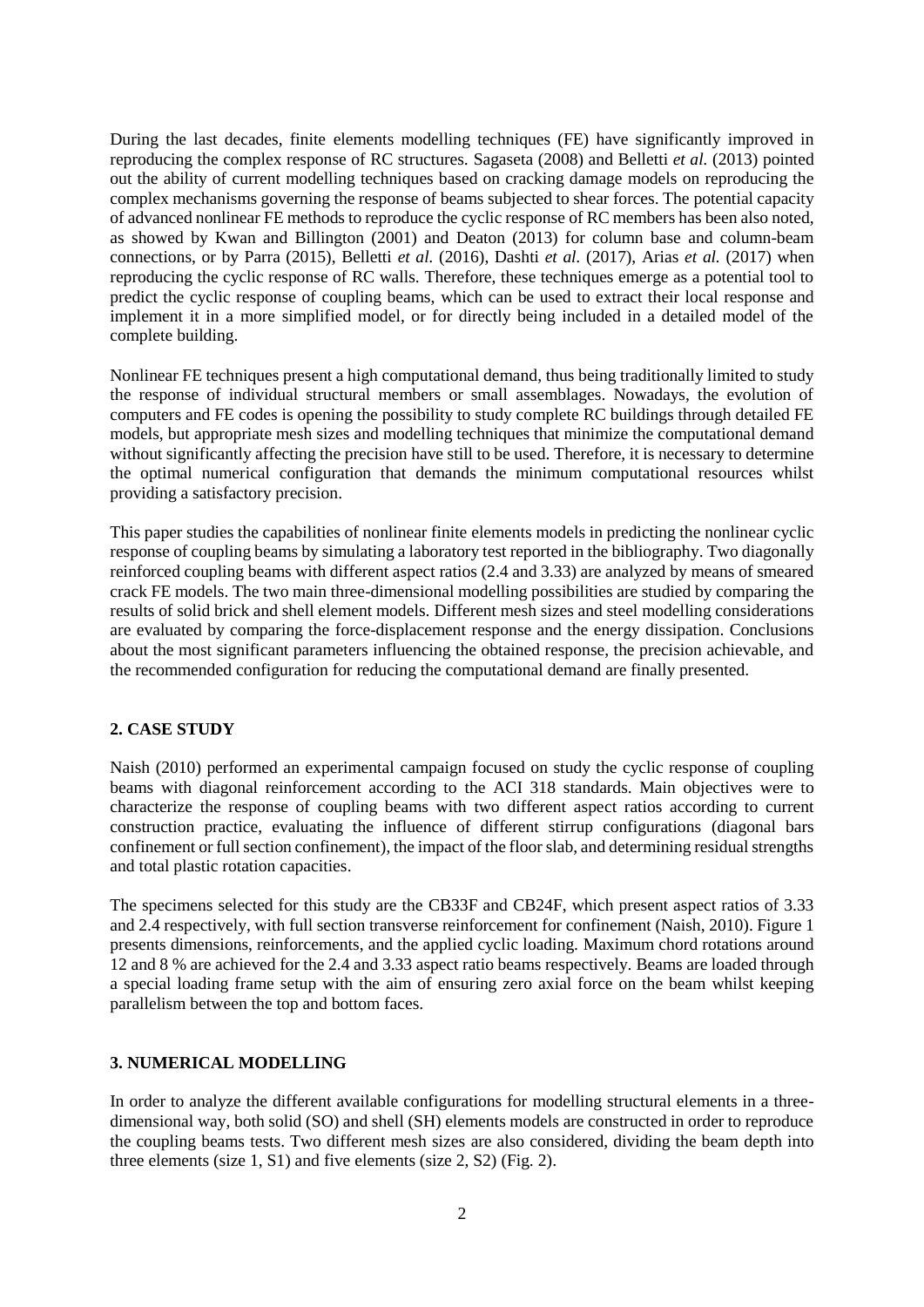

Figure 1. Characteristics and loading of the specimens CB24F and CB33F. (Naish, 2010)



Figure 2. Model mesh definitions illustrated for CB33F specimen.

All models are created and analyzed according to the recommendations for nonlinear FE analysis of concrete structures presented in the RTD guidelines (2012), and to the user's manual of the utilized software Diana 10.2 (DIANA FEA, 2017). Solid models are defined using 20-node hexahedral brick elements with a 3x3x3 integration scheme, whilst 8-node quadrilateral elements with also 3x3 integration in-plane and three integration points through element's depth are used for shell elements.

Concrete material response is implemented through the Total Strain Rotating Crack model included in Diana 10 software, as it is recommended by Deaton (2013) and Kwan and Billington (2001) for reproducing the shear and hysteretic response of RC members. Compression and tensile behavior are considered as it is recommended in RTD guidelines (2012), adopting a parabolic law for modelling the compressive response of concrete, whilst an exponential law is selected to reproduce the tensile softening response. Concrete confinement effect is introduced through the Selby and Vecchio model implemented in Diana 10. The compression resistance reduction due to lateral cracking is considered by the Vecchio and Collins model available in the software, assuming a maximum reduction factor of  $\beta_{\text{min}}$ =0.6 as used by Damoni *et al.* (2014).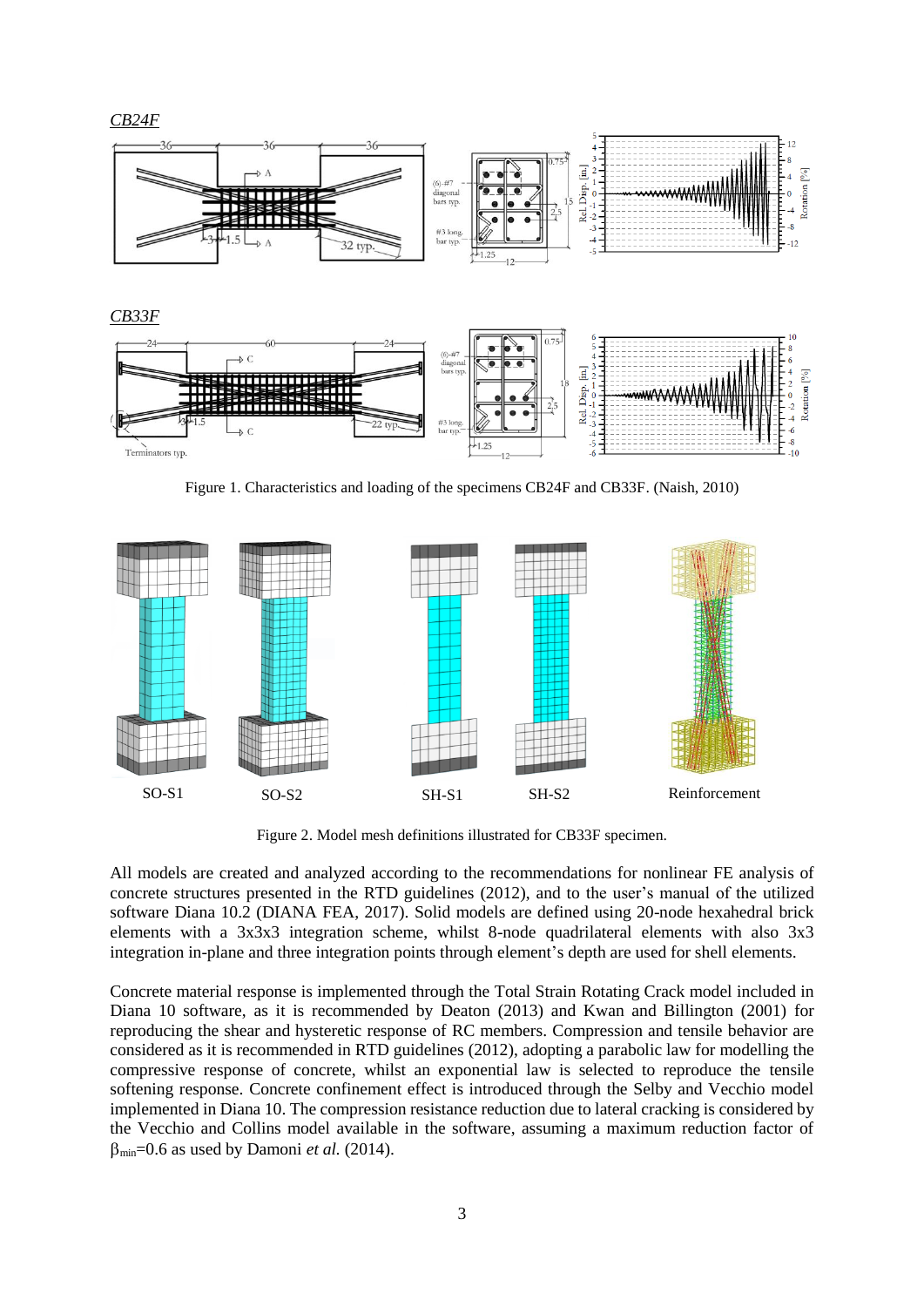Steel reinforcement bars are explicitly modelled (Fig. 2), embedded inside the concrete finite elements, and considering perfect bond between both materials. The cyclic behavior of the reinforcing steel is adopted through the Dodd-Restreppo (1995) model (assuming factors p=0.35 and  $\Omega_f$ =0.75), which reported satisfactory results in predicting the cyclic response of RC walls in the numerical simulations performed by Arias *et al.* (2017).

Table 1 presents a summary of the adopted material properties, which have been obtained mainly from Naish (2010), NEES hub database, or derived from ACI-318-11 and Model Code 2010 (FIB, 2010).

| <b>Elements</b> | <b>Property</b>              | <b>Nomenclature</b>                 | <b>Value</b>                    | <b>Source</b>         |
|-----------------|------------------------------|-------------------------------------|---------------------------------|-----------------------|
| Concrete        | Modulus of<br>elasticity     | $E_c$ (N/mm <sup>2</sup> )          | 32527                           | ACI 318-11            |
|                 | Poisson coefficient          | $v_c$                               | 0.15                            | RTD Guidelines (2012) |
|                 | Compression<br>strength      | $\sigma_{c,c}$ (N/mm <sup>2</sup> ) | 47.23                           | Naish (2010)          |
|                 | Comp. fracture<br>energy     | $G_C$<br>(N.mm/mm <sup>2</sup> )    | 36.5                            | RTD Guidelines (2012) |
|                 | Tensile strength             | $\sigma_{t,c}$ (N/mm <sup>2</sup> ) | 4.97                            | <b>ACI 318-11</b>     |
|                 | Tensile fracture<br>energy   | $G_F$<br>(N.mm/mm <sup>2</sup> )    | 0.146                           | Model Code 2010       |
| Reinforcing     | Modulus of<br>elasticity     | $E_s$ (N/mm <sup>2</sup> )          | 200000                          | Adopted               |
| <b>Steel</b>    | Poisson coefficient          | $v_s$                               | 0.3                             | Adopted               |
|                 | Tensile yielding<br>strength | $\sigma_{v,s}$ (N/mm <sup>2</sup> ) | 483 (#6,#7)<br>439 (#3)         | NEES data             |
|                 | Tensile ultimate<br>strength | $\sigma_{u,s}$ (N/mm <sup>2</sup> ) | $624.2$ (#6,#7)<br>$679.1$ (#3) | NEES data             |
|                 | Tensile ultimate<br>strain   | $\varepsilon_{u,s}$ $(\%)$          | $0.157$ (#6,#7)<br>$0.25$ (#3)  | NEES data             |

Table 1. Material properties adopted for numerical models.

The loading histories shown in figure 1 are applied into the models, taking into account that they refer to the exclusive distorsion of the beam. In order to reproduce the tests configuration, displacements are imposed on the top of the specimen, but controlled by the distortion of the beam. Horizontal and vertical displacements are fixed in the base, whilst out-of-plane displacements are fixed at both bottom and top of the model. In order to reproduce the test set-up and to consider the small possible flexibility offered by the testing infrastructure, in-plane rotational springs were introduced at the top and bottom to reproduce the initial elastic response of the test. According to the test configuration, the top infrastructure (steel frame) could be more flexible than the bottom one (concrete slab and connection), but due to the uncertainty about this stiffness distribution, equal top and bottom rotational springs are assumed in order to produce a symmetrical response.

#### **4. RESULTS**

Figure 3 presents the results obtained for the CB33F beam when using the size 1 solid mesh and the modelling considerations described in section 3. Firstly, it is important to notice that the experimental response is not symmetric, despite the geometry and reinforcement configuration of the specimen is symmetric (Fig. 1). Numerical results achieve very similar strength in both loading directions, whilst experimental results present 12 to 18 % higher strength for the positive lateral displacements. Despite the influence of this fact, the numerical simulation reproduce the general response tendency of the beam,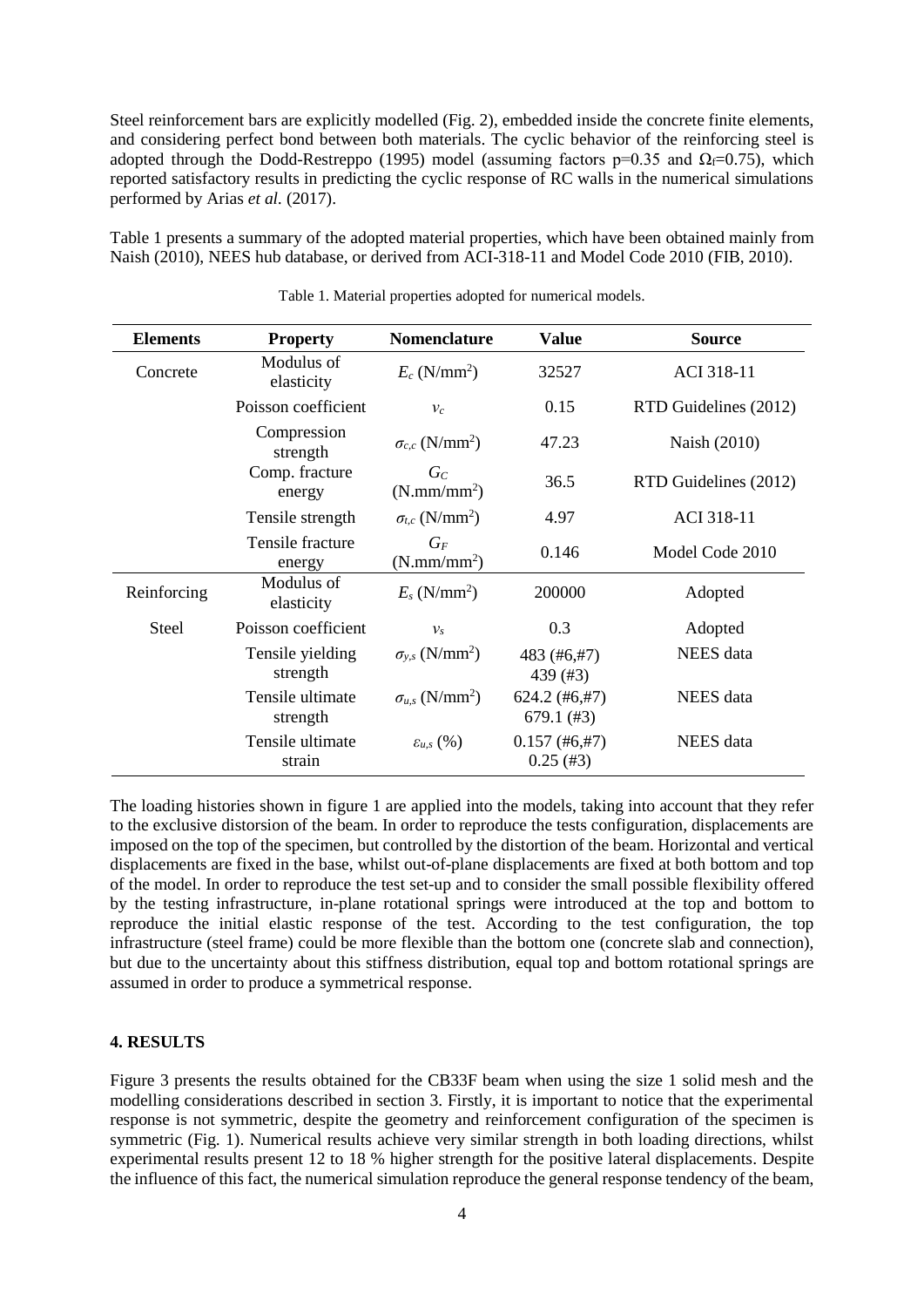as can be observed in figure 3. The coupling beam strength tends to be slightly overestimated, presenting errors from 4 to 14 % (respect to the positive displacement branch) for the main performance zone of the beam comprised between 30 to 92 mm displacement (25 to 75 % of the ultimate displacement).



Figure 3. CB33F specimen simulation. Solid size 1 model.

The approach achieved in terms of energy dissipation results less accurate. As can be observed in figure 3, the energy dissipation is considerably underestimated for the small displacements achieved at the initial cycles. But energy dissipated during small displacement cycles is not relevant in comparison to the beam energy dissipation capacity, as can be observed when displaying the accumulated dissipated energy (Fig. 3). For cycles from 7 to 12, covering the range from the 19 to 100 % of the ultimate displacement, the energy dissipation per cycle tends to be overestimated in a ratio between 1.27 and 1.7. This fact leads to an overestimation of 60 % in the total energy dissipated along the loading process if the first loop of each cycle is considered. As can be inferred from figure 3, the unsymmetrical response presented in the experiment influences the precision obtained in the simulation of the energy dissipation.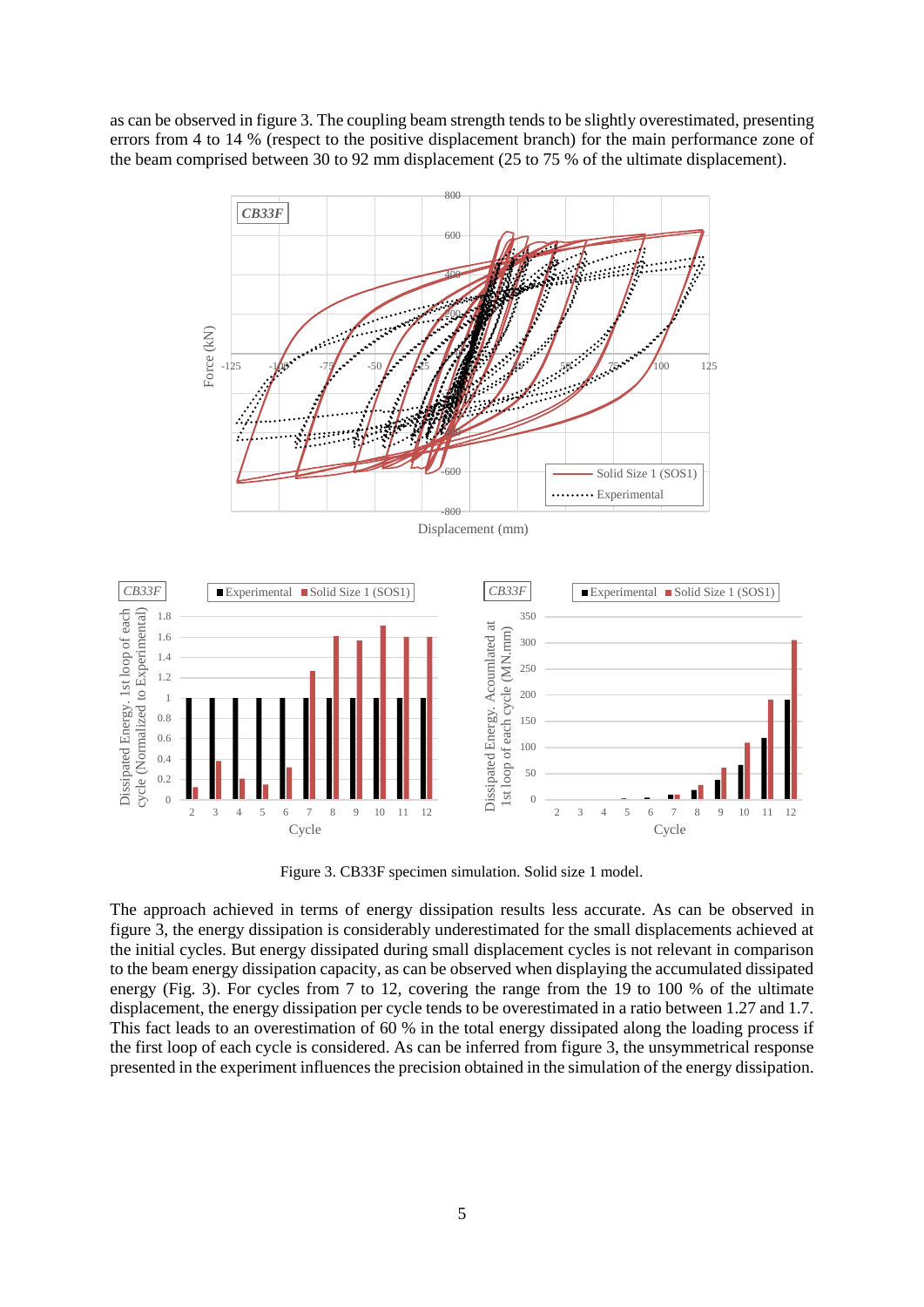

Figure 4. CB24F specimen simulation. Solid size 1 model.

Figure 4 presents the results obtained in the simulation of the CB24F specimen with the solid size 1 mesh. Equally as happened for the CB33F specimen, the experimental response also presents an unsymmetrical loading but in a lower degree, presenting differences in maximum strength per cycle between 8-16 %. The numerical model achieves a satisfactory reproduction of the general response of the coupling beam, particularly before the start of its failure process for displacements over 60 mm. The maximum load achieved at the first cycle of each displacement level is very well simulated, presenting differences under 4 % (respect to the negative displacement branch) for displacements between 18 and 55 mm (20 to 60 % of the ultimate displacement).

Equally as observed for CB24F, the energy dissipated is underestimated for the initial cycles where small displacements are achieved. For the main performance zone of the beam (displacements between 18 to 74 mm – 20 to 80 % of the ultimate displacement), energy dissipation prediction is overestimated with factors from 1.21 to 1.54. This produces an overestimation of 40 % in the total energy disipated since the start of the coupling beam failure (up to cycle 12). As can be observed, the numerical model presented a better accuracy in the reproduction of the CB24F specimen, which could be influenced by the fact that its experimental response exhibit a less unsymmetrical response.

Notice that the numerical behavior for both cases presents an increasing strength with the increase of displacements, which is in correspondence to the hardening response of the reinforcing steel reported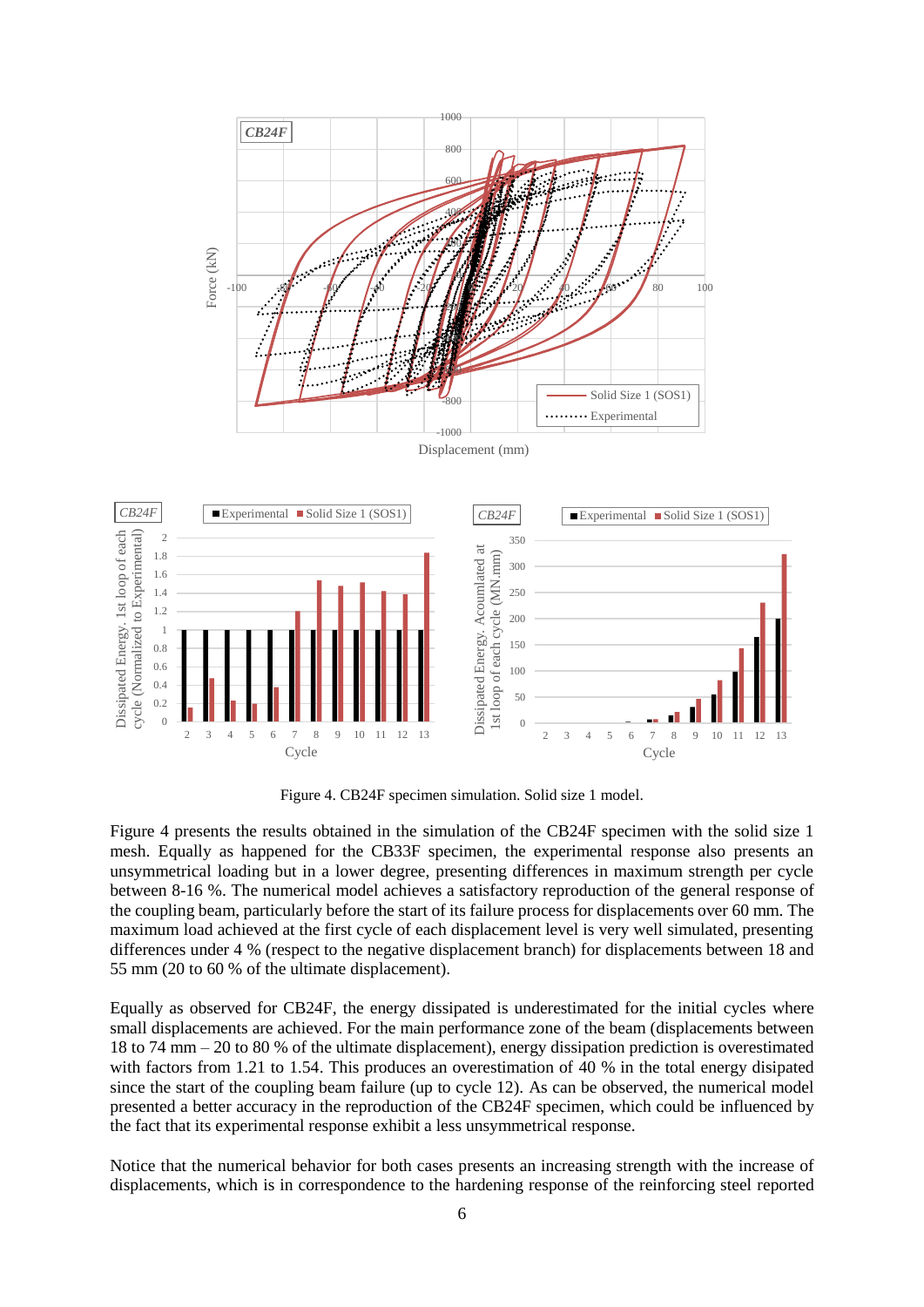by the authors. On the contrary, experimental results exhibit a more constant maximum load along the deformation. This fact could be related to the assumption that reinforcements are perfectly bonded to the concrete elements, which could cause an overestimation of the reinforcement deformation, and since steel hardening is considered, the consequent overestimation of the reinforcement stress.



# *4.1 Mesh size and type influence*

Displacement (mm)

Figure 5. CB33F results with different mesh types and sizes.

Figure 5 presents the results obtained in reproducing the CB33F specimen test by means of the different mesh configurations shown in figure 1. Both solid elements models (SO) and shell elements models (SH) are tested when dividing the height of the beam in three elements (size 1, S1) and in five elements (size 2, S2). No significant differences are found between the tested configurations, thus being possible to use the less demanding in computational terms. For this particular analysis, the three elements height shell (SHS1) was the fastest option, followed by the three elements height solid (SOS1) (2.3 times slower), the five elements height shell (SHS2) (2.8 times slower), and finally the five elements height solid (SOS2) that results 4.45 times slower than the SHS1 option.

It is important to highlight that for this particular case, due to the large amount of reinforcement placed at the diagonals and its location at beam ends, the response of the beam is mainly conditioned by the steel response. This minimum configuration based on dividing the element height into three divisions should be ascertained or revised for structural elements in which the compressive local response of the concrete could present a more significant role.

# *4.2 Reinforcement model influence*

As it was previously mentioned, the significant amount of diagonal reinforcement placed in the tested coupling beams, produces that their structural behavior becomes mainly conditioned by the reinforcing steel response. Unfortunately, the material characterization campaign carried out for the experiments does not include reinforcement cyclic tests, thus do not allowing to perform a particular calibration of the cyclic models for the reinforcing steel. Therefore, three different steel models are analyzed in this section, adopting average or referred parameters. Results obtained with the Dodd-Restrepo model (1995) used in previous section is compared with those obtained by adopting the Menegotto-Pinto cyclic steel model (1973) (assuming the typical parameters listed in Yu (2006)), and the more common Von Mises plasticity model with a kinematic hardening.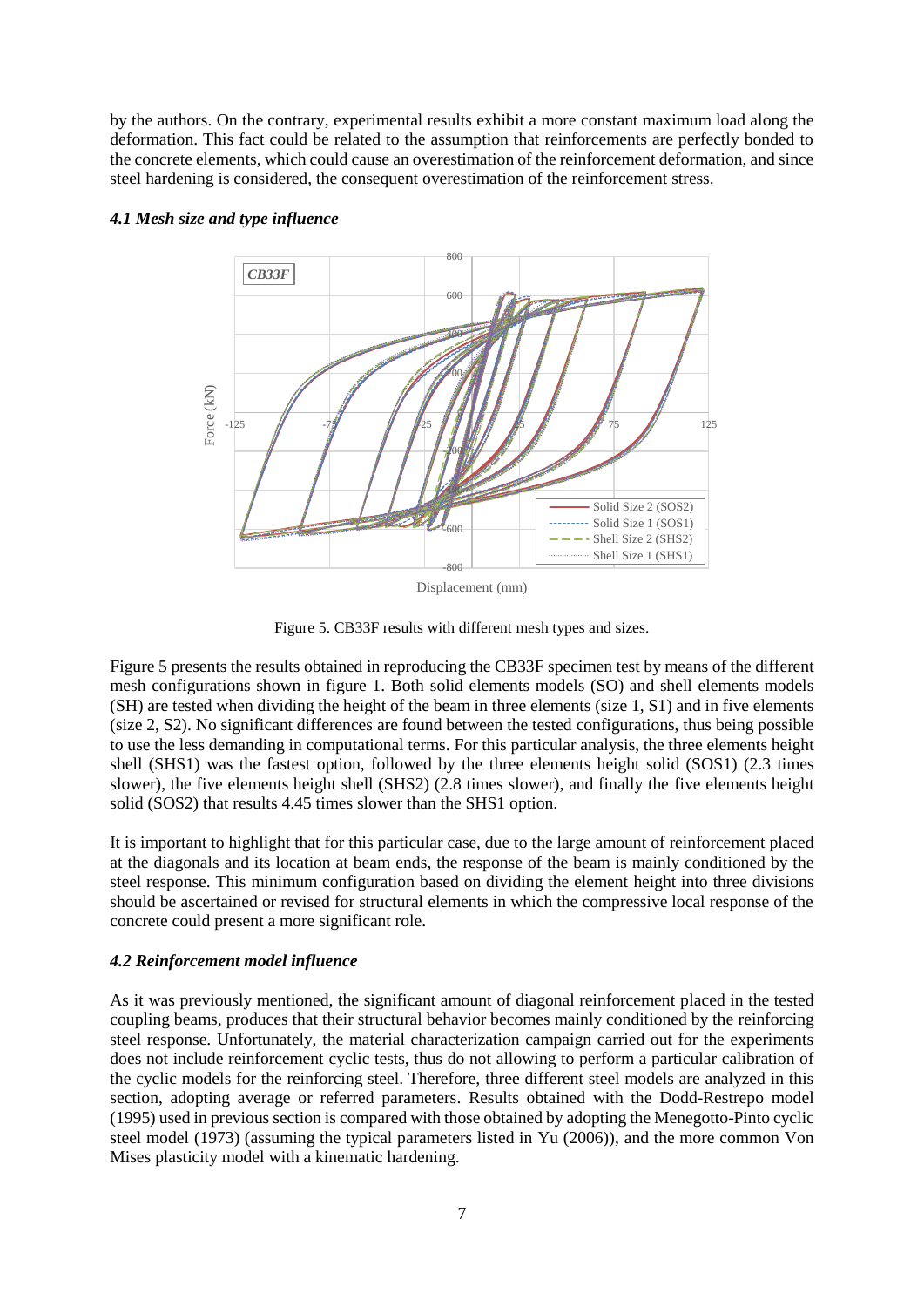

Figure 6. Comparison of reinforcing steel models for CB33F and CB24F specimens. Shell Size 1 model (SHS1).

Figure 6 presents the results obtained with the shell size 1 models of both CB33F and CB24F specimens when the different reinforcing steel models are used. As can be observed, the Dodd-Restrepo model with the adopted configuration (factors p=0.35 and  $\Omega$ <sub>f</sub>=0.75), is the option that provides the more closed hysteretic loops, thus presenting the smaller energy dissipation, and defining the closest response in such terms to the experimental results. The widely used Von Mises model does not take into account the cyclic response of the reinforcing steel (Bauschinger effect), and consequently, a significant overestimation of the dissipated energy is produced. The Menegotto-Pinto cyclic model provides similar energy dissipation than the Dodd-Restrepo model for medium displacement cycles, but as can be clearly observed in figure 6, it provides an overestimation of the maximum load for high displacements. The reason for such difference could be found in the isotropic hardening component of the response adopted in the Menegotto-Pinto model, that produces an increase of the steel stress when significan cyclic plastic deformations are experienced. As a consequence, the diagonal steel reinforcements achieve their ultimate strength earlier, thus predicting a lower ductitlity for the coupling beams.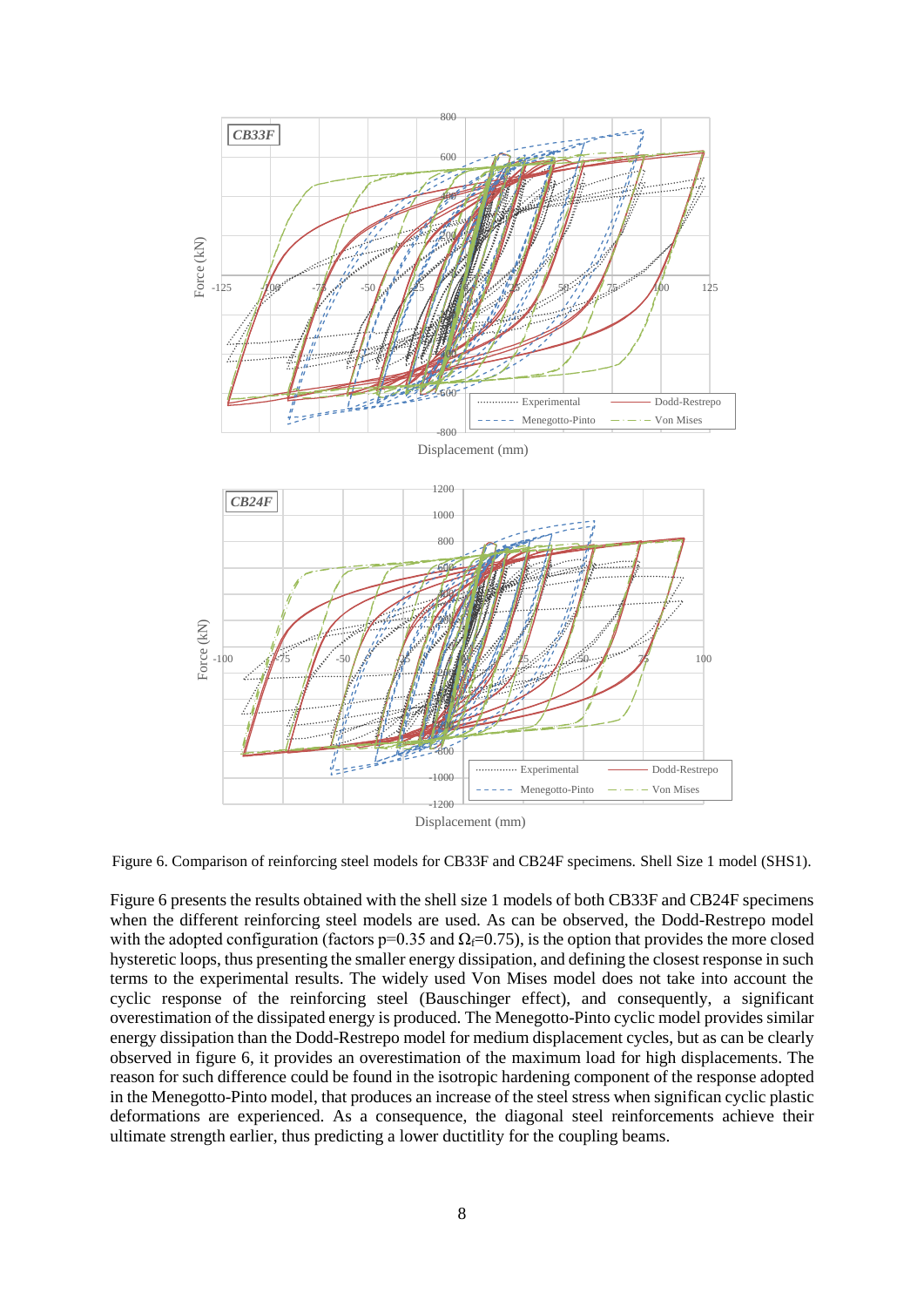# **5. CONCLUSIONS**

The general cyclic response presented by diagonally reinforced coupling beams can be approximated through the use of smeared crack models. Obtained results show that a satisfactory strength prediction has been achieved, whilst the energy dissipated has been overestimated for the cycles at the main performance zone of the beam.

The comparison between different numerical models for reproducing the reinforcing steel behavior pointed out that the Dodd-Restrepo model (1995) (with factors  $p=0.35$  and  $\Omega_f=0.75$ ) provided the best fitting to the experimental results in terms of energy dissipation.

Satisfactory results have been achieved in the present study by different mesh configurations. The less demanding in computational terms is defined by regular quadrangular shell elements models, with an element size resulting from dividing the height of the coupling beam by three elements.

Numerical models predict an increasing strength with the increase of the displacement, whilst experimental results denote a more constant strength. These difference could be related to the perfect bond condition assumed between the concrete and steel. Studies should be carried out in order to point out the influence of the concrete-reinforcement bond-slip in the cyclic response of diagonally reinforced coupling beams.

# **6. ACKNOWLEDGMENTS**

The authors want to thank the support provided by Institute of Engineering of the National Autonomous University of México in the development of the present research.

# **7. REFERENCES**

ACI Committee 318 (2011). Building Code Requirements for Structural Concrete (ACI 318-11). ACI.

Arias D, Arnau O, Murià-Vila D (2017). Simulación de la respuesta cíclica de muros de concreto reforzado mediante modelos de fisuración distribuida. *Memorias, XXI Congreso Nacional de Ingeniería Sísmica*, Guadalajara, Jalisco. (in Spanish)

Belletti B, Damoni C, Uijl JA, Hendriks M, Walraven JC (2013). Shear resistance evaluation for prestressed concrete bridge beams: FIB Model Code 2010 guidelines for level IV approximations. *Structural Concrete*, 14 (3), 242-248.

Belletti B, Scolari M, Almeida J, Beyer K (2016). Validation of NLFEA of reinforced concrete walls under bidirectional loading*. Italian Concrete Days – Giornate AICAP 2016 Congresso CTE*, 27-28 October, Roma, Italia.

Damoni C, Belletti B, Esposito R (2014). Numerical prediction of the response of a squat shear wall subjected to monotonic loading, *European Journal of Environmental and Civil Engineering*, 18:7, 754-769, DOI: 10.1080/19648189.2014.896753

Dashti F, Dhakal R, Pampanin S, (2017). Numerical modeling of rectangular reinforced concrete structural walls. *Journal of Structural Engineering*, 143:6, 04017031.

Deaton JB (2013). Nonlinear finite element analysis of reinforced concrete exterior beam-column joints with nonseismic detailing, *Ph.D. Thesis*, Georgia Institute of Technology.

DIANA FEA (2017). Diana FEA user's manual. Release 10.2

Dodd LL, Restrepo-Posada JI (1995). Model for Predicting Cyclic Behavior of Reinforcing Steel*. J. Struct. Eng., ASCE* 121:3 433–445.

FIB (2010). Model Code 2010. Lausanne: International Federation for Structural Concrete.